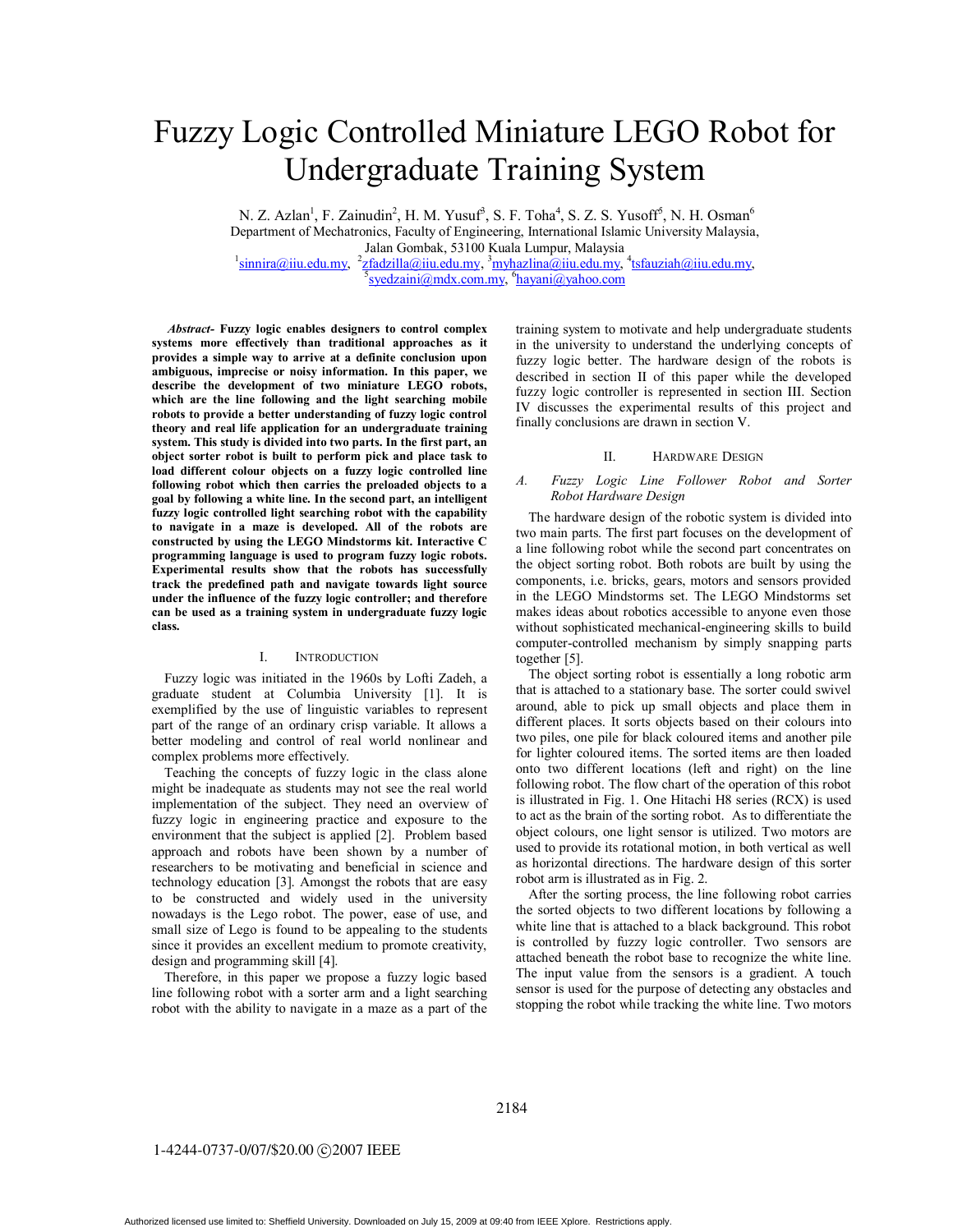are utilized to drive its left and right wheels. Different from the sorter robot arm, this robot is programmed by using the Handy Board, which is based on the Motorola 68HC11 microprocessor as shown in Fig. 3, due to the limitation of the RCX in implementing the fuzzy logic control. The hardware construction of this line following robot is illustrated in Fig. 4.



Fig. 1 Flow Chart of the Sorter Robot Operation



Fig. 2 Object Sorter Robot



Fig. 3 Handyboard



Fig. 4 Line Following Robot

## *B*. *Fuzzy Logic Light Searching Robot Hardware Design*

Similar to the line following robot, the hardware part of the light searching robot including the bricks, plates, beams, motors and sensors are also constructed from the LEGO Mindstorms set. The two light sensors of the robot are used to find the brightest spot in a labyrinth and its two touch sensors sense the walls for collision avoidance. As for the microcontroller, the handyboard is used to program the fuzzy logic algorithm. It receives the readings from both the left and right light sensors which then serve as inputs to the fuzzy control system. Then, based on the rules set, the fuzzy logic controller determines the appropriate output voltage, which directly influences the speed of the right and left motor. This process guides and maintains the robot to find the path to reach the point with the highest intensity of light. Besides that, the robot also is desired to be able to navigate inside the maze without colliding with the walls. The final design of the robot is illustrated as in Fig. 5 and the operational sequence of this robot is shown in Fig. 6.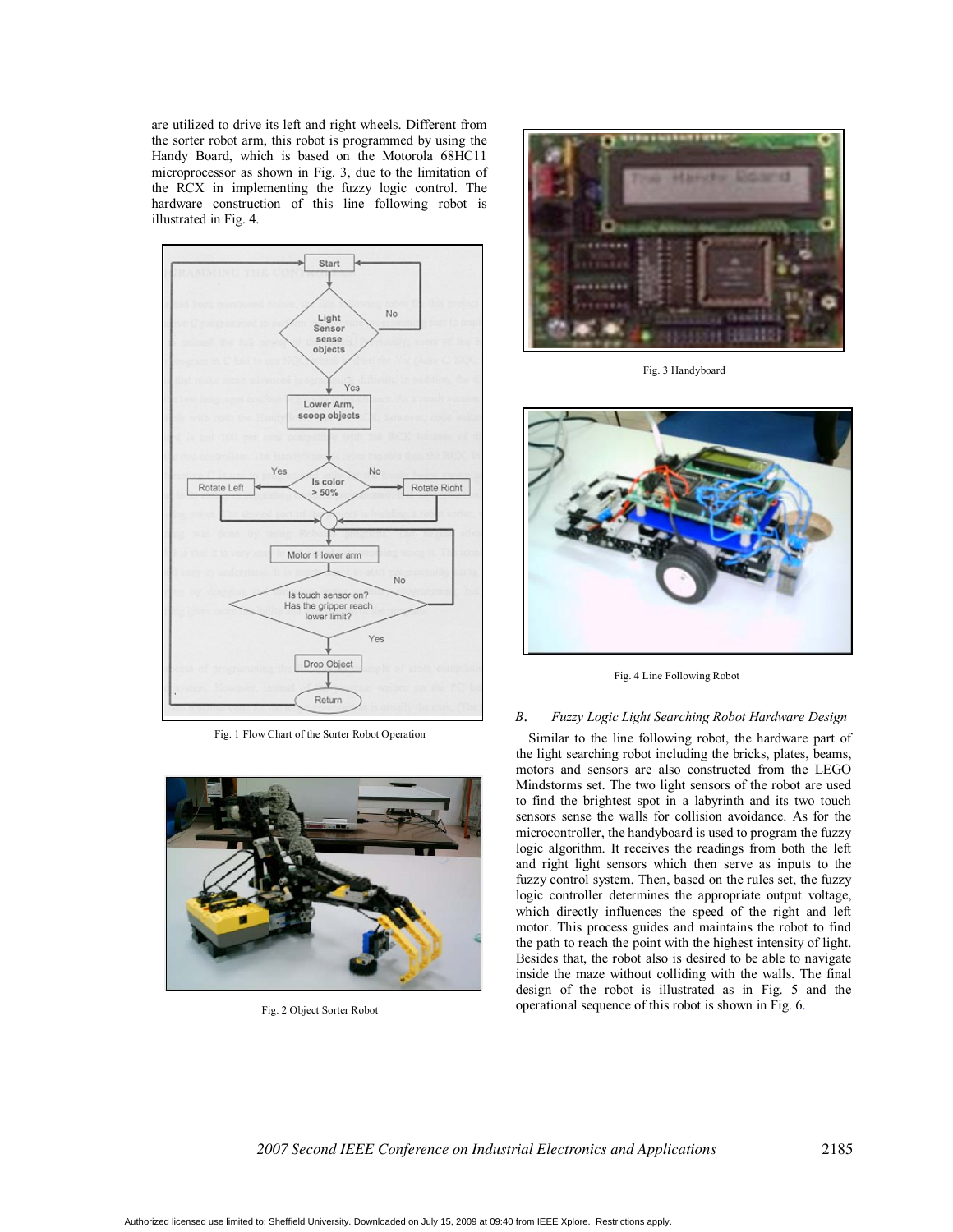

Fig. 5 Final Design of Light Search Robot



Fig. 6 Operation Mode of Light Search Robot

# III. FUZZY LOGIC CONTROLLER DESIGN

#### *A. Fuzzy Logic Controller for Line Follower Robot*

The fuzzy truth of the inputs from the two light sensors is divided into 6 fuzzy sets and the output to the two motors is also grouped into 6 fuzzy sets. Although there are many fuzzy logic works that uses the error between the desired and actual output of the sensor as the input the fuzzy logic controller such as in [6], in this project we used the input from the light sensor directly. Table 1 summarizes the fuzzy sets and their respective notations. Trapezoidal and triangular

membership functions are used both for the input and output as illustrated in Fig. 7 and Fig. 8 respectively. The input value from the light sensor lie around 80 percent for white colour and 20 percent for black colour. The horizontal scale in Figure 5 represents the percentage reading value from light sensor, and the vertical scale present fuzzy truth value. The system is evaluated based on the fuzzy rule as listed in Table 2 and produces output voltage which directly influences the speed of the right and left motor, that renders the robot to maintain tracking without deviating from its path.

TABLE 1 Input and Output Fuzzy Sets for Line Following Robot

| <b>Fuzzy Set</b>                    | Notation        |
|-------------------------------------|-----------------|
| High Input for Right Sensor         | ARF_High        |
| High Input for Left Sensor          | ALF_High        |
| Medium Input for Right Sensor       | ARF Med         |
| Medium Input for Left Sensor        | ALF Med         |
| Low Input for Right Sensor          | ARF Low         |
| Low Input for Left Sensor           | ALF Low         |
| <b>High Output for Right Sensor</b> | BRF High        |
| High Output for Left Sensor         | <b>BLF</b> High |
| Medium Output for Right Motor       | <b>BRF</b> Med  |
| Medium Output for Left Motor        | <b>BLF</b> Med  |
| Low Output for Right Motor          | BRF_Low         |
| Low Output for Left Motor           | <b>BLF</b> Low  |



Fig. 7 Fuzzy Logic Membership Function for the Left and Right Light Sensor Input



Fig. 8 Fuzzy Logic Membership Function for the Left and Right Motor Output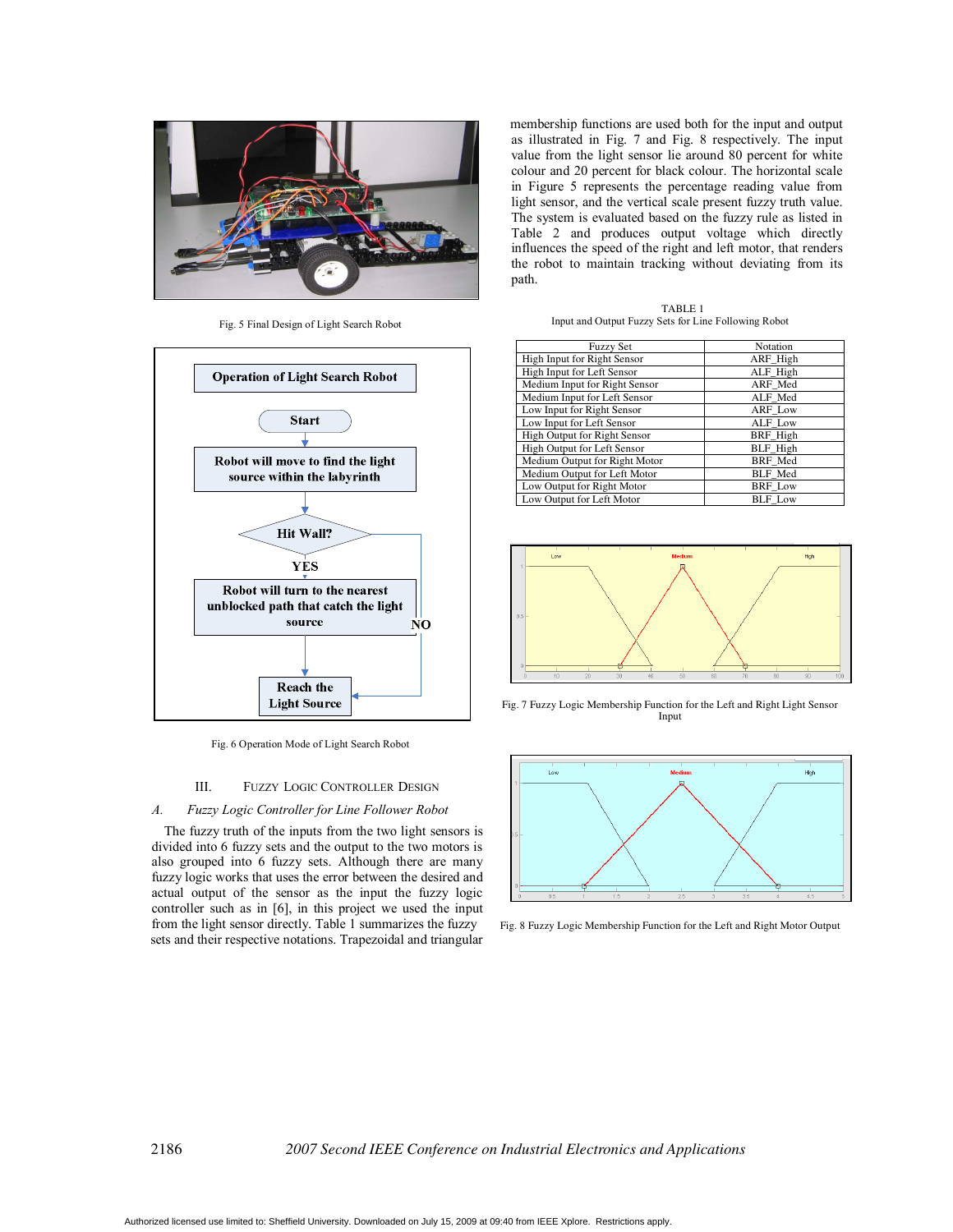TABLE 2 Fuzzy Logic Rule for Line Following Robot

Right Sensor

|        |          | ARF High                     | ARF Med                     | <b>ARF</b> Low              |
|--------|----------|------------------------------|-----------------------------|-----------------------------|
| Sensor | ALF High | BRF High,<br><b>BLF</b> High | BRF_High,<br>BLF Med        | BRF_High,<br><b>BLF</b> Low |
| Left   | ALF Med  | BRF Med.<br>BLF_High         | BRF Med.<br>BLF Med         | BRF Med.<br><b>BLF</b> Low  |
|        | ALF Low  | BRF Low,<br><b>BLF</b> High  | BRF_Low,<br><b>BLF</b> High | BRF Low,<br><b>BLF</b> Low  |

### *B. Fuzzy Logic Controller for Light Searching Robot*

The fuzzy controlled light searching robot has 6 fuzzy input sets which are the low, medium and high readings from the left and right light sensors. The motor output is also divided into 6 fuzzy sets representing three ranges of left and right motor speed that will be affected by the voltage produced which are low, medium and high. The notations of these fuzzy sets are summarized in Table 3. The rule set is summarised in Table 4 and is illustrated in the rule viewer as in Fig. 9.

TABLE 3 Input and Output Fuzzy Sets for Light Searching Robot

| <b>Fuzzy Set</b>                    | Notation        |
|-------------------------------------|-----------------|
| High Input for Right Sensor         | ALR_High        |
| High Input for Left Sensor          | ALL_High        |
| Medium Input for Right Sensor       | ALR Med         |
| Medium Input for Left Sensor        | ALL Med         |
| Low Input for Right Sensor          | ALR Low         |
| Low Input for Left Sensor           | ALL Low         |
| <b>High Output for Right Sensor</b> | <b>BLR</b> High |
| High Output for Left Sensor         | BLL High        |
| Medium Output for Right Motor       | <b>BLR</b> Med  |
| Medium Output for Left Motor        | <b>BLL</b> Med  |
| Low Output for Right Motor          | <b>BLR</b> Low  |
| Low Output for Left Motor           | <b>BLL</b> Low  |

TABLE 4 Fuzzy Logic Rule for Light Searching Robot

|        | <b>Right Sensor</b> |                             |                             |                             |
|--------|---------------------|-----------------------------|-----------------------------|-----------------------------|
|        |                     | ALR High                    | ALR Med                     | ALR Low                     |
| Sensor | ALL_High            | BLR Low,<br><b>BLL</b> Low  | BLR Med,<br><b>BLL</b> High | BLR Low,<br>BLL High        |
| Left   | ALL Med             | BLR High,<br><b>BLL</b> Med | BLR Med.<br>BLL Med         | BLR High,<br><b>BLL</b> Med |
|        | ALL Low             | BLR Med,<br><b>BLL</b> Low  | BLR Med,<br><b>BLL</b> Low  | BLR High,<br>BLL High       |



Fig. 9 Rule viewer

#### IV. EXPERIMENTAL RESULTS AND DISCUSSION

#### *A. Fuzzy Logic Line Follower Robot and Sorter Robot Experimental Results*

The robot is tested to track a path as shown in Fig. 10, which consists of straight line, curve line, and crossroads. The line following robot is programmed by using the Interactive C software and the sorter robot is programmed by using the Robolab software. The large advantage of Robolab is that it is very easy to get started programming using it.



Fig. 10 Line Following Robot Path

A line following robot with binary (on/off) control as in Fig. 11 is developed as a comparison purpose in evaluating the performance of the fuzzy logic controlled robot. The results of the experiment are summarised in Table 5.



Fig. 11 Binary Line Following Robot TABLE 5

*2007 Second IEEE Conference on Industrial Electronics and Applications* 2187